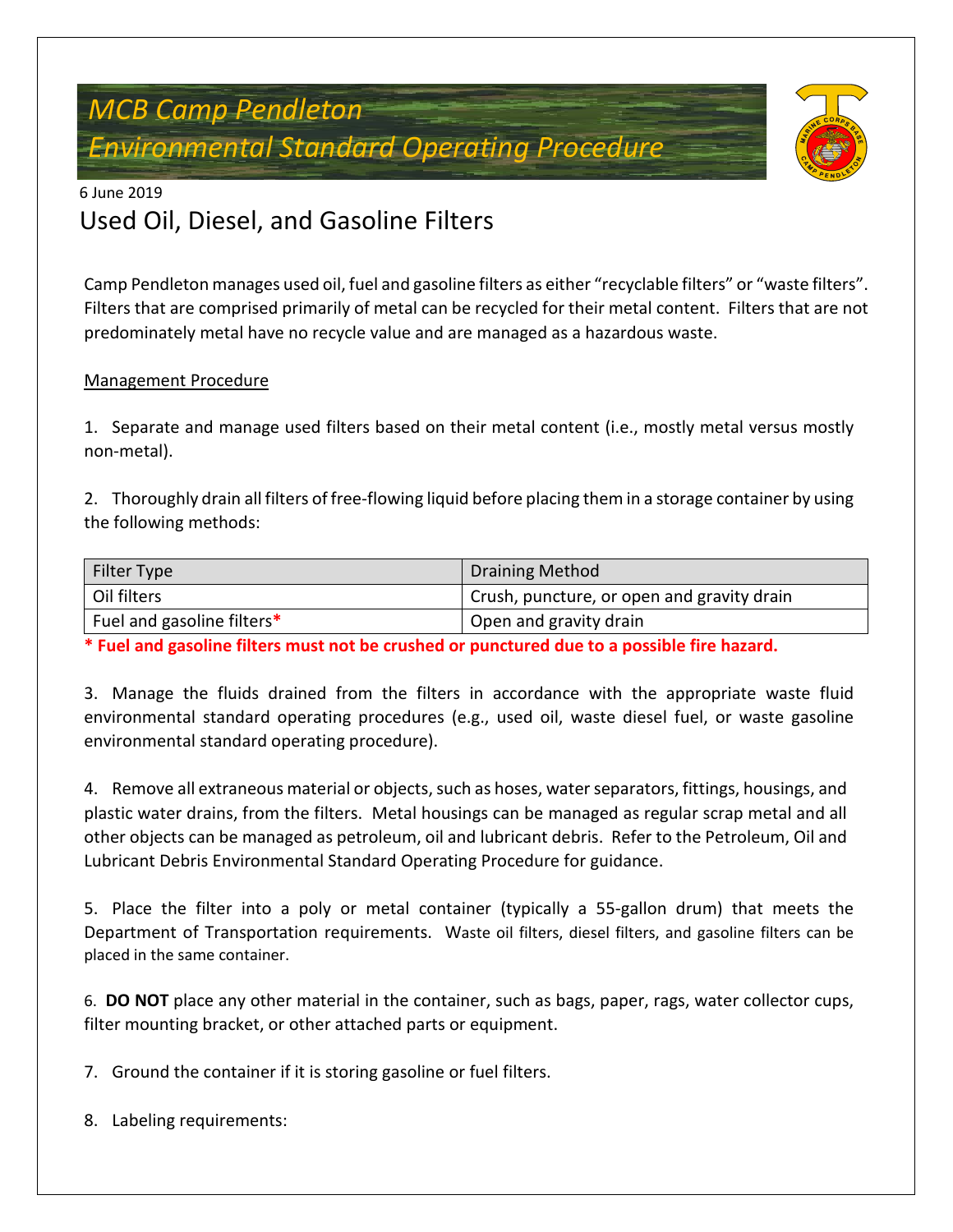## Used Oil, Fuel, and Gasoline Filters 6 June 2019

**Recyclable Metal Filters**: Place a piece of duct tape on the container and label it with the container contents and the accumulation start date, identifying the date the first filter went into that



container. **DO NOT** use a hazardous waste label. For container contents, specify the type of filters placed into the container. For instance, "Recyclable Drained Used Oil Filters" for a container that only contains oil filters and "Recyclable Drained Used Oil/Fuel/Gas Filters" for a container that contains all three types.

**Waste Filters**: Affix a hazardous waste label to the container upon adding the first waste filter. Mark the container contents as "Waste Filters" along with the specific type of filter (e.g., "*Waste Filters, Oil/Fuel/Gas*" for a container that contains all three types). Mark the satellite or accumulation start date depending on the storage location. The attached hazardous waste label can be printed out, placed in a document protector or zip lock bag with filled out portion showing, and taped to the container.

9. Used filters may only be accumulated (stored) at authorized satellite accumulation areas or 60-day accumulation areas. However, containers can only be wasted out or removed for recycling from a 60 day accumulation site.

10. Storage of **recyclable metal** filters at a satellite accumulation area cannot exceed nine months or 55 gallons container and storage of **waste** filters at a satellite accumulation area cannot exceed 180 days or 55 gallons.

11. Contact Environmental Security (Hazardous Waste) at 760-725-4375/9742/1963/0213 or PNDL ENV-Hazardous-Waste@usmc.mil for any additional information or for assistance with disposing of used and waste oil, fuel, or gasoline filters.

#### References

- 1. Hazardous Waste Management for Marine Corps Base Camp Pendleton (MCIWEST-MCB CAMPENO 5090.7A)
- 2. California Code of Regulations (CCR) Title 22, Section 66266.130
- 3. Department of Toxic Substances Control (DTSC); Management of Waste Gasoline and Diesel Fuel Filters Fact Sheet

Use and Version Control: Camp Pendleton uses Environmental Standard Operating Procedures (ESOPs) to augment instructions contained in official orders and directives and, where necessary, to provide for sufficient control of the installation's significant practices. Camp Pendleton maintains the authoritative, current version of this and other ESOPs on the Camp Pendleton website at:

[https://www.pendleton.marines.mil/Staff-Agencies/Environmental-Security/Document-Library/Environmental-](https://www.pendleton.marines.mil/Staff-Agencies/Environmental-Security/Document-Library/Environmental-Standard-Operating-Procedures/)[Standard-Operating-Procedures/](https://www.pendleton.marines.mil/Staff-Agencies/Environmental-Security/Document-Library/Environmental-Standard-Operating-Procedures/)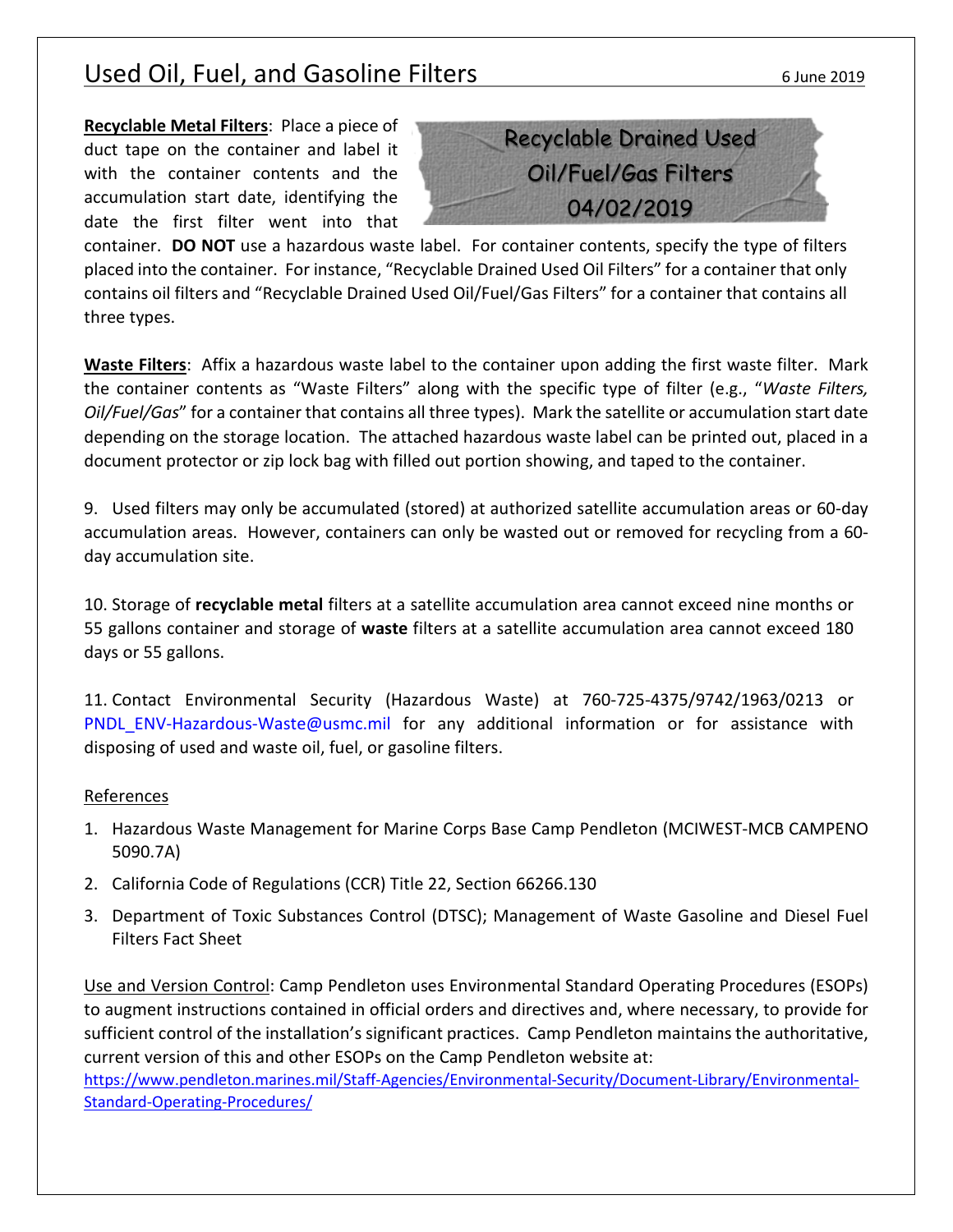## Used Oil, Fuel, and Gasoline Filters 6 June 2019

Examples of waste filters (mostly nonmetal).



the plastic water drain must be removed.



Examples of recyclable metal filters. The filter housing must be removed with only the filter being placed in the container.



The fuel pump in the middle cannot be placed with recyclable metal or waste filters.



Example of punctured spin-on canister type oil filter to ensure oil is completely drained.



Remove all objects from the filter before recycling (e.g., hoses, housings, fittings, and water separators).